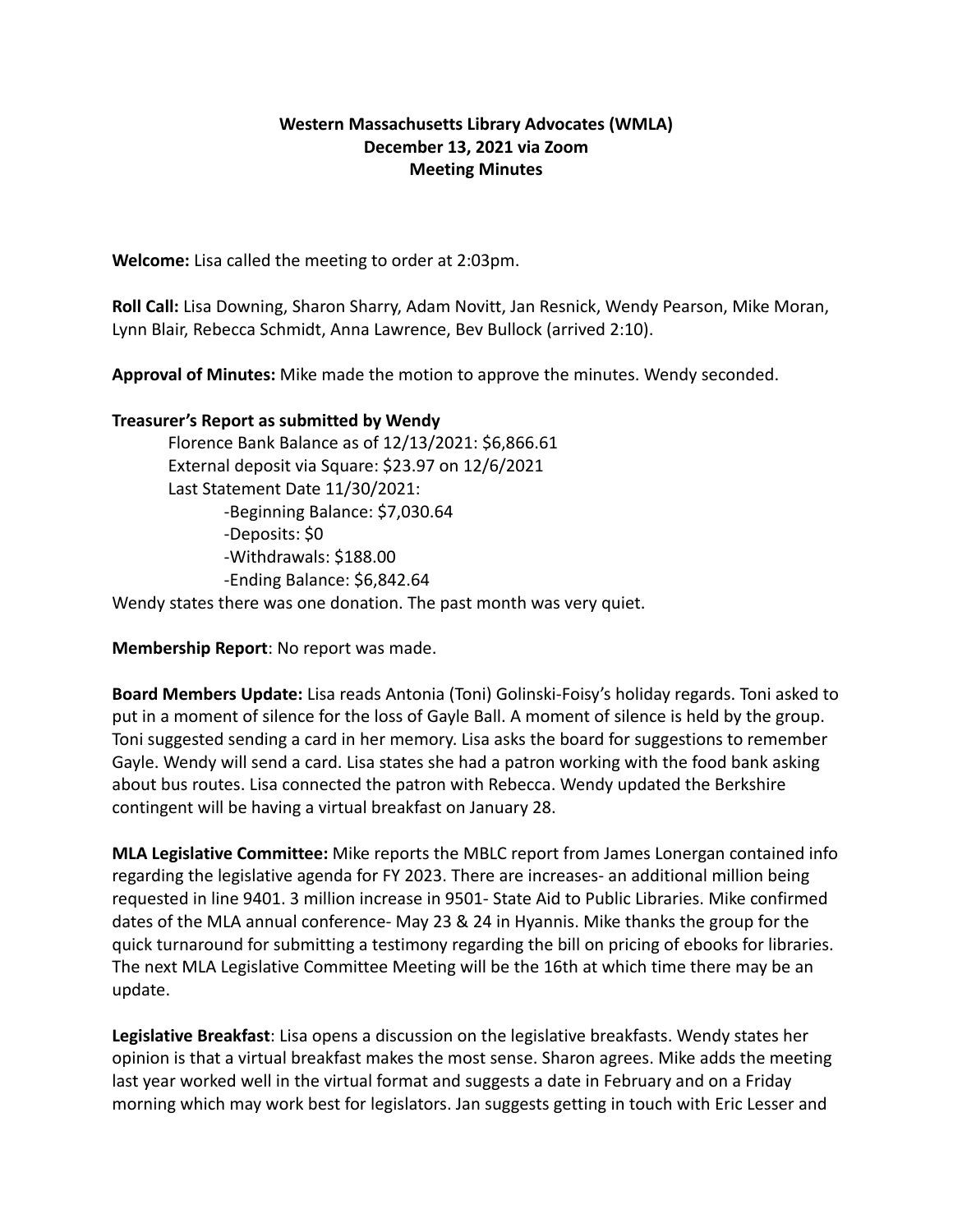Jo Comerford to find a common day/time. Lisa will reach out to Comerford, Mike to Lesser. Lisa and Adam recently attended in person events. With the difficulty with recognition with masks and acoustical issues, in person events at this time do not always lend to a good experience. Having a virtual program would fall in line with how other organizations are holding their meetings/events. Lisa adds last year we had a lot of technical support from Alex in Pittsfield. Lisa asks if we feel comfortable going forward on our own. Wendy adds if a library has a Zoom with large audience capabilities, we should be fine. Wendy feels good using Flipster to get patron testimony. Wendy adds last year we offered to get a breakfast sent to the legislators who were set to attend. Lisa adds it was a positive response- she got gift cards so they could purchase their own breakfast. Lisa will add to the agenda for January at which time we should have a date.

**MBLC:** Lisa reached out to Vicky Biancolo and Karen Traub, newest MBLC members, to join us for a meeting. We hope to have them join a WMLA meeting soon. Jan reports that there has been no update regarding H4120 supporting fair access/pricing for ebooks. Libraries are beginning to utilize the hotspots that were distributed thanks to funds from the American Rescue Plan Act (ARPA). Additionally with ARPA, 5-7 training opportunities will be available in the spring of 2022. The Small Library Forum on November 16th and 17th went very well. There was a 4 million dollar distribution for state aid. The MBLC has approved appointments to a procurement committee for the next statewide electronic content contract. The Commissioners voted a bylaws revision to eliminate procedural items and make the bylaws gender neutral. The January meeting is expected to be in person.

**Membership Renewal Drive:** Lisa opens an activity in Padlet to discuss "Reasons to Join WMLA." Lisa demonstrates how to use Padlet. Members of the board add their comments. Lisa will use the results to work with Natane to reframe and put together a renewal letter that clearly shows our mission and purpose.

**Summer Reading Prizes:** Misha Storm agreed to step up to handle the summer reading prizes. Jan is putting materials together for the end of the year thank you to the sponsors. Rebecca is willing to help as well.

**New WMLA Logo:** Lisa reached out to Anna regarding the firm that was working on the logo, Anna has not heard back, but has looked locally and contacted a lead.

**Upcoming Meeting Schedule:** Lisa had sent out a Doodle poll last month. There was no ideal time for everyone. Lisa will check in with Misha regarding her schedule. Our next meeting will be January 10, unless we decide to change. Lisa will let the group know.

**Miscellaneous:** Sharon brings the discussion around to the Simmons student position being prioritized for a BIPOC student. Lisa heard from Eric Poulin and they will discuss this going forward.